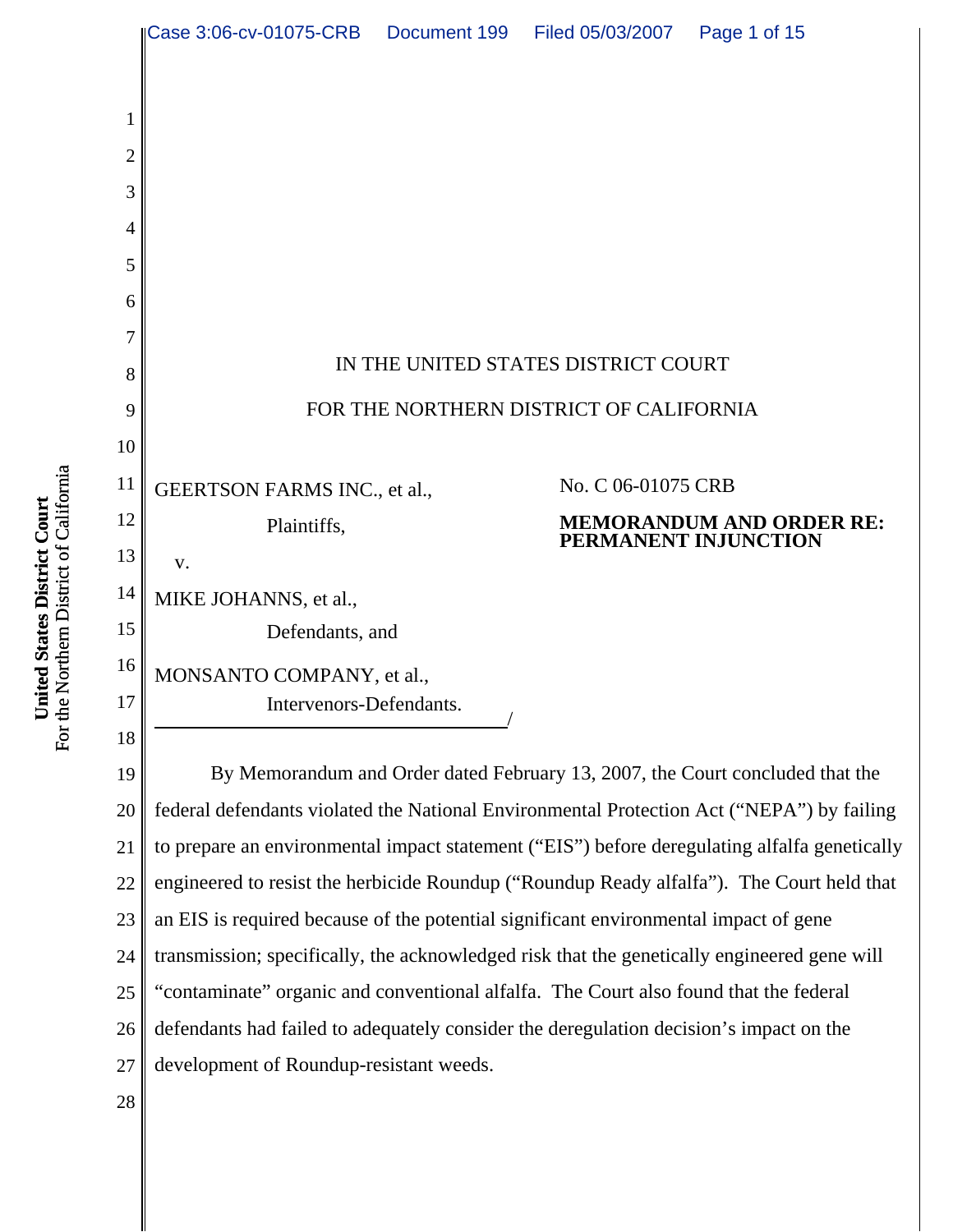1 2 3 4 5 Now pending before the Court are the parties' competing proposals for permanent injunctive relief, various motions to strike, the intervenors' motion to file a surreply, the motion of the American Farm Bureau Federation to file an amicus brief, and the intervenors' motion for reconsideration of the preliminary injunction order. The motion to file a surreply and the motion to file an amicus brief are granted.

#### **BACKGROUND**

**A. The NEPA Violation**

6

7

8 9 10 11 12 13 The government, specifically, the Animal and Plant Health Inspection Service ("APHIS"), chose not to prepare an EIS before it deregulated Roundup Ready alfalfa; instead, it issued a "Finding of No Significant Impact" ("FONSI"), finding that the deregulation of Roundup Ready alfalfa would not have a significant environmental impact. The Court concluded that APHIS's "no significant environmental impact" finding was erroneous. February 13, 2007 Memorandum and Order "(NEPA Order").

14 15 16 17 18 19 20 21 22 APHIS's position before the Court is, or at least was, that "even if deregulation of Roundup Ready alfalfa could result in the elimination of all non-genetically engineered alfalfa–in other words, there would be no alfalfa grown in the United States that does not contain the engineered gene that confers tolerance to glyphosate–such a result would still not constitute a significant environmental impact because APHIS has determinated that the introduction of that gene to alfalfa is harmless to humans and livestock, that is, it is not toxic or pathogenic." Id. at 12. The Court rejected this reasoning and concluded that the contamination of conventional and organic alfalfa with the Roundup Ready gene is itself an impact that is harmful to the human environment. Id at 13-14.

23 24 25 26 27 28 Moreover, even though APHIS acknowledged that gene transmission could and had occurred with Roundup Ready alfalfa, it refused to analyze the likely extent of such gene flow and how it could be eliminated, or at least minimized; that is, how Roundup Ready alfalfa could co-exist with conventional and organic alfalfa. APHIS instead reasoned that it is, in effect, the organic and conventional alfalfa growers' responsibility to ensure that the genetically-engineered traits from neighboring crops do not spread to their own crops. Id. at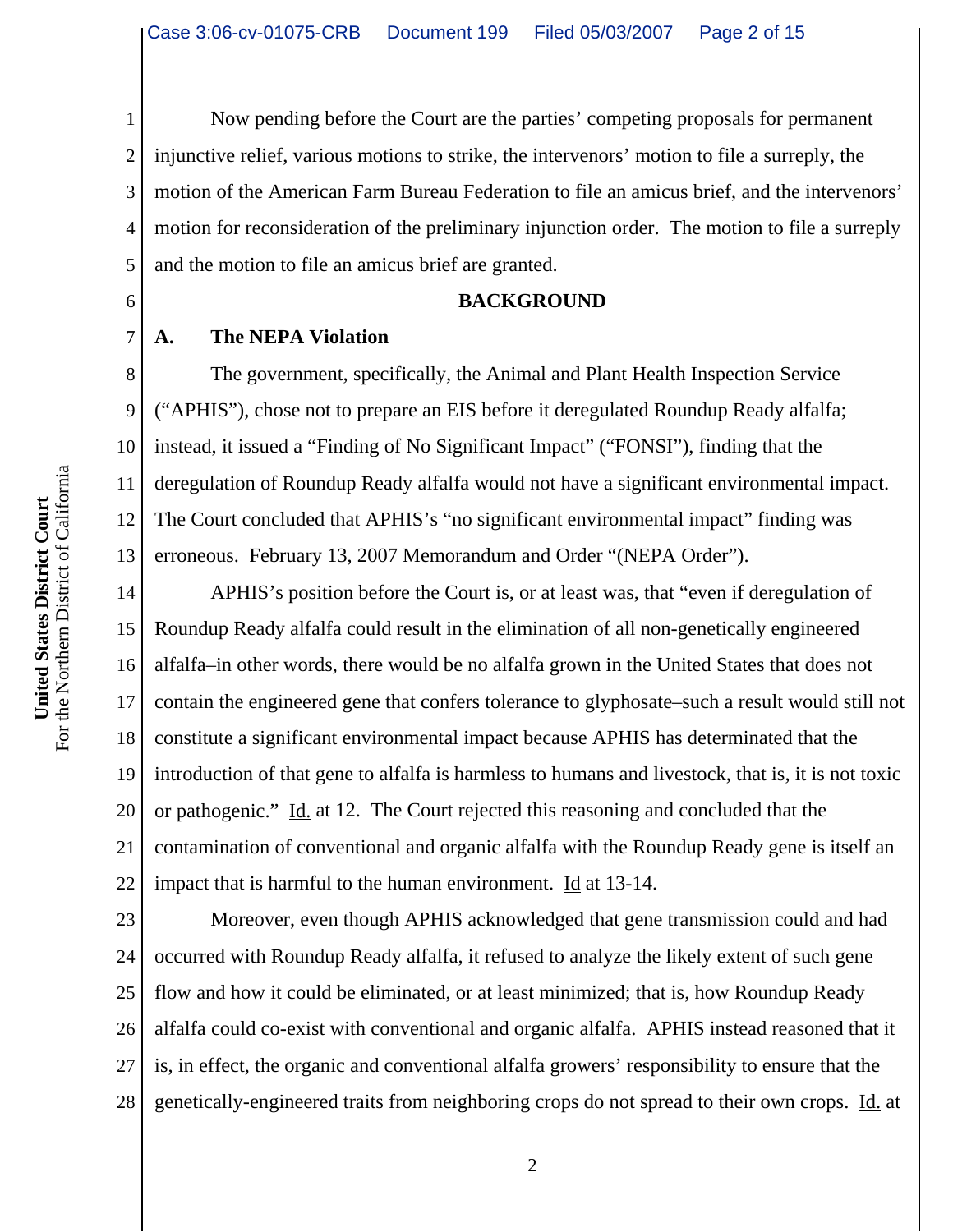8-9. APHIS also found that gene transmission is not likely to occur with forage as opposed to seed crops because forage fields are typically harvested before the seed matures. Id. at 9. The Court concluded that APHIS's failure to analyze the likely extent of gene flow and whether any measures could be effectively implemented to prevent such contamination did not demonstrate the "hard look" required by NEPA. Id. at 9-10. APHIS's conclusion as to forage crops was similarly inadequate given that it offered no evidence as to how often farmers are actually able to harvest their forage crops before seed matures and it made no inquiry into the likelihood of gene transmission when, due to weather, they cannot. Id. at 10.

9 10 11 12 13 APHIS had also acknowledged that the deregulation of Roundup Ready alfalfa could result in the development of Roundup-resistant weeds, but in the FONSI it nevertheless found this risk was not "significant" because the development of herbicide-resistant weeds is common and "the agricultural community is addressing the issue." Id. at 15. The Court held that this analysis, too, is not the "hard look" NEPA requires. Id.

14

1

2

3

4

5

6

7

8

### **B. Procedural History**

15 16 17 18 19 20 21 22 After the Court granted plaintiffs' motion for summary judgment and ordered the parties to address an appropriate remedy, it granted the motions to intervene brought by the following: Monsanto Company ("Monsanto"), the owner of the intellectual property rights in Roundup Ready alfalfa; Forage Genetics Inc. ("Forage Genetics"), a Monsanto licensee and the exclusive developer of Roundup Ready alfalfa seed; a Roundup Ready alfalfa seed farmer under contract with Forage Genetics; a California farmer who, among other crops, has planted 40 acres of Roundup Ready alfalfa for forage; and a dairy farmer with 300 acres planted with Roundup Ready alfalfa.

23 24 25 26 27 28 After considering legal and evidentiary submissions from all parties, including the intervenors, and having had the benefit of several hours of oral argument, the Court vacated APHIS's June 2005 deregulation decision and issued a preliminary injunction which maintains the status quo while at the same time allowing those farmers who had plans for the imminent planting of Roundup Ready alfalfa to proceed with their planting. In particular, the Court allowed all Roundup Ready alfalfa which had been planted since APHIS's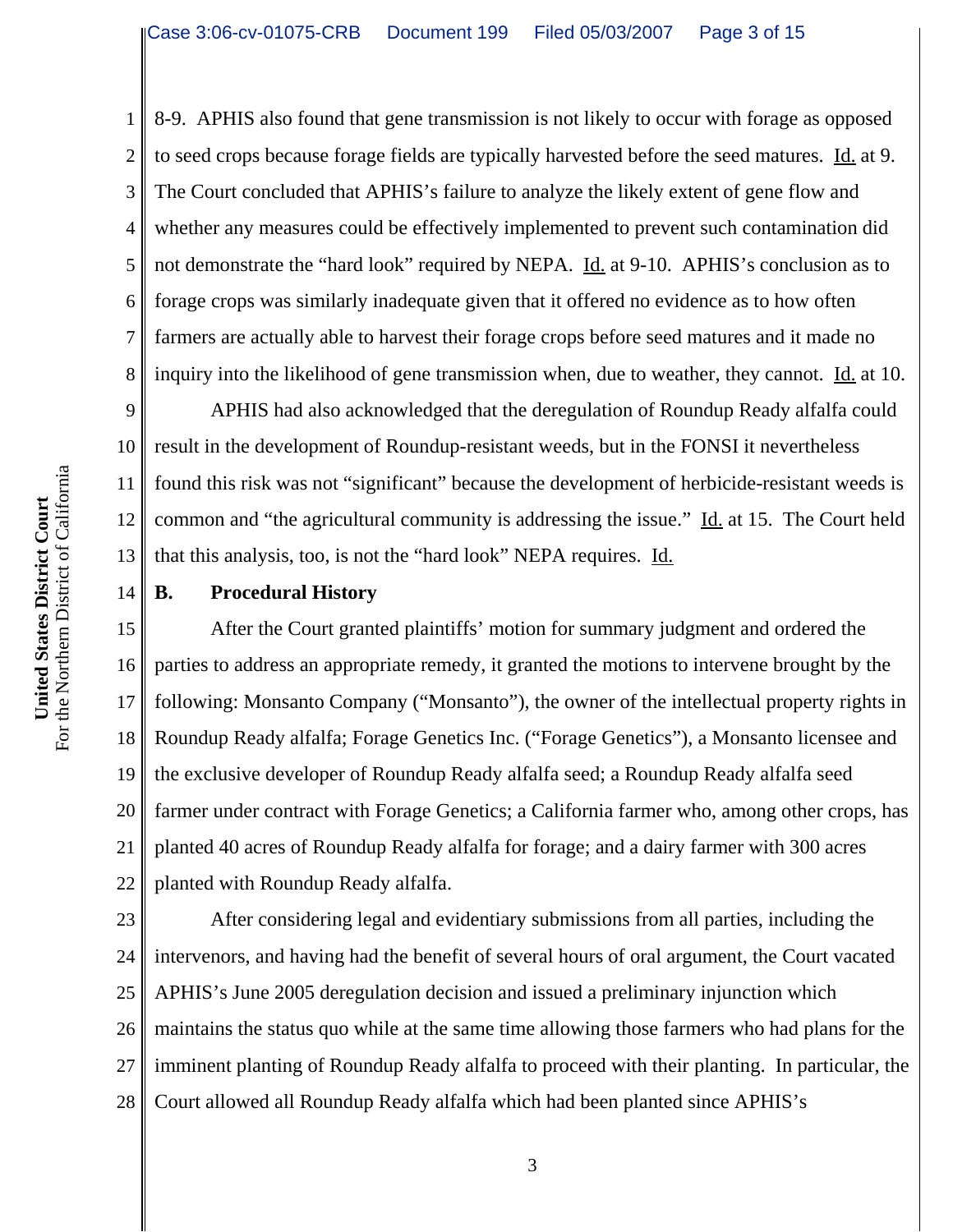deregulation decision to be grown, harvested, and sold without restriction, but it preliminarily enjoined all future planting of Roundup Ready alfalfa beginning March 30, 2007. The delay allowed those growers who had intended to plant Roundup Ready alfalfa during the three weeks following the preliminary injunction order, and had already purchased the seed, to plant the genetically-engineered seed. All future sales of Roundup Ready alfalfa seed and post-March 30, 2007 plantings of Roundup Ready alfalfa were prohibited pending the Court's issuance of permanent injunctive relief. The Court also scheduled a hearing on the scope of the permanent injunctive relief.

The parties have filed voluminous submissions as to permanent relief. Plaintiffs seek an order maintaining the status quo: the future planting of Roundup Ready alfalfa is enjoined pending the preparation of an EIS and APHIS's decision on Monsanto's deregulation petition. They also seek to enjoin the harvesting of any previously-planted Roundup Ready alfalfa seed and to require the publication of information as to the location of current Roundup Ready alfalfa crops.

15 16 17 18 19 20 21 22 23 24 25 26 27 28 APHIS and the intervenors (collectively "defendants") oppose the maintenance of the status quo; instead, they seek a remedy that facilitates the continued and dramatic growth of the Roundup Ready alfalfa market. There are currently approximately 200,000 acres planted with Roundup Ready alfalfa for forage and another 20,000 acres planted for seed. Intervenors estimate that absent plaintiffs' proposed injunction the acreage of Roundup Ready alfalfa planted for forage will increase to more than a million acres by 2008, a fivefold increase, and there will be a proportional increase in the number of acres planted for seed. Mark McCaslin March 23 Direct Testimony at 13. Defendants' seek, in effect, a partial deregulation that permits the continued expansion of the Roundup Ready alfalfa market subject to certain conditions. Specifically, APHIS proposes to require isolation distances between Roundup Ready alfalfa crops and alfalfa seed production fields; to prohibit pollinators from being added to Roundup Ready alfalfa fields; and to require that Roundup Ready alfalfa growers identify and keep records of all alfalfa crops being grown within 500 feet of their fields. APHIS also proposes to require specific harvesting conditions

1

2

3

4

5

6

7

8

9

10

11

12

13

14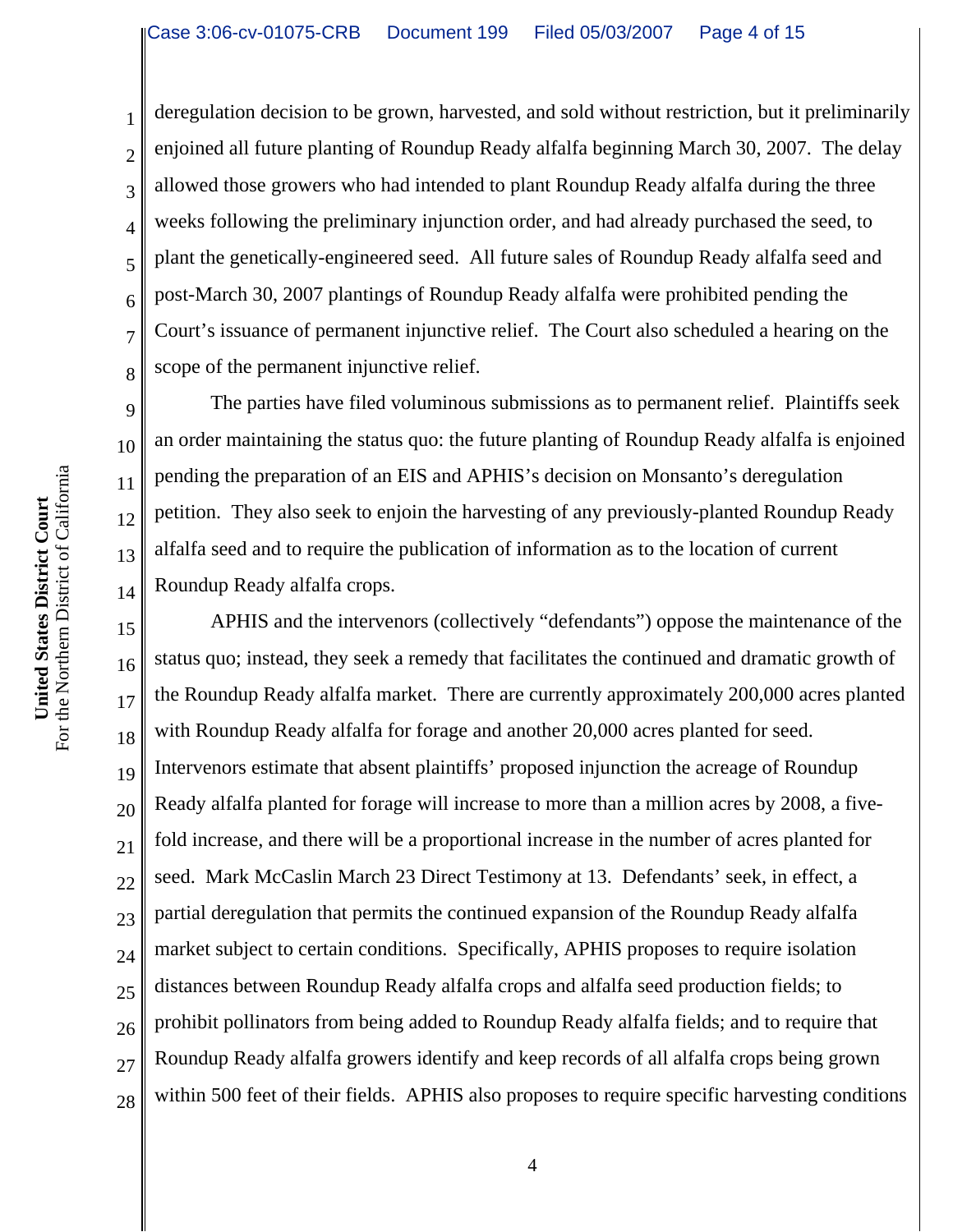1 2 3 4 5 for Roundup Ready alfalfa fields to minimize gene flow in areas where growers are producing non-genetically engineered alfalfa seeds, including specifying when the fields must be harvested. Finally, farm equipment used in Roundup Ready alfalfa production must be properly cleaned after use and Roundup Ready alfalfa must be handled and identified to minimize commingling after harvest.

#### **LEGAL STANDARD**

7 8 9 10 11 12 13 14 15 16 17 18 19 20 21 22 23 24 25 26 Upon a finding of a NEPA violation an injunction does not automatically issue; "injunctive relief is an equitable remedy, requiring the court to engage in the traditional balance of harms analysis, even in the context of environmental litigation." Forest Conservation Council v. U.S. Forest Service, 66 F.3d 1489, 1496 (9th Cir. 1995); see also National Parks & Conservation Ass'n. v. Babbitt, 241 F.3d 722, 737 (9th Cir. 2001) ("To determine whether injunctive relief is appropriate, 'even in the context of environmental litigation,' we apply 'the traditional balance of harms analysis.'") (internal citation omitted). "[I]n the run of the mill NEPA case, the contemplated project, whether it be a new dam or a highway extension, is simply delayed until the NEPA violation is cured," that is, the balance of harms favor issuance of an injunction. Idaho Watersheds Project v. Hahn, 307 F.3d 815, 833 (9th Cir. 2002); see also National Parks & Conservation Ass'n., 241 F.3d at 737 (holding that "where an EIS is required, allowing a potentially environmentally damaging project to proceed prior to its preparation runs contrary to the very purpose of the statutory requirement"). An injunction is appropriate because "[e]nvironmental injury, by its nature, can seldom be adequately remedied by money damages and is often permanent or at least of long duration, i.e., irreparable." National Parks & Conservation Ass'n., 241 F.3d at 737 (internal quotation marks and citation omitted); see also High Sierra Hikers Association v. Blackwell, 390 F.3d 630, 642 (9th Cir. 2004) ("the presence of a strong NEPA claim gives rise to more liberal standards for granting an injunction") (internal quotation marks and citation omitted).

27 28 The Ninth Circuit has nevertheless recognized that "in 'unusual circumstances' an injunction may be withheld, or, more likely, limited in scope." National Parks  $&$ 

6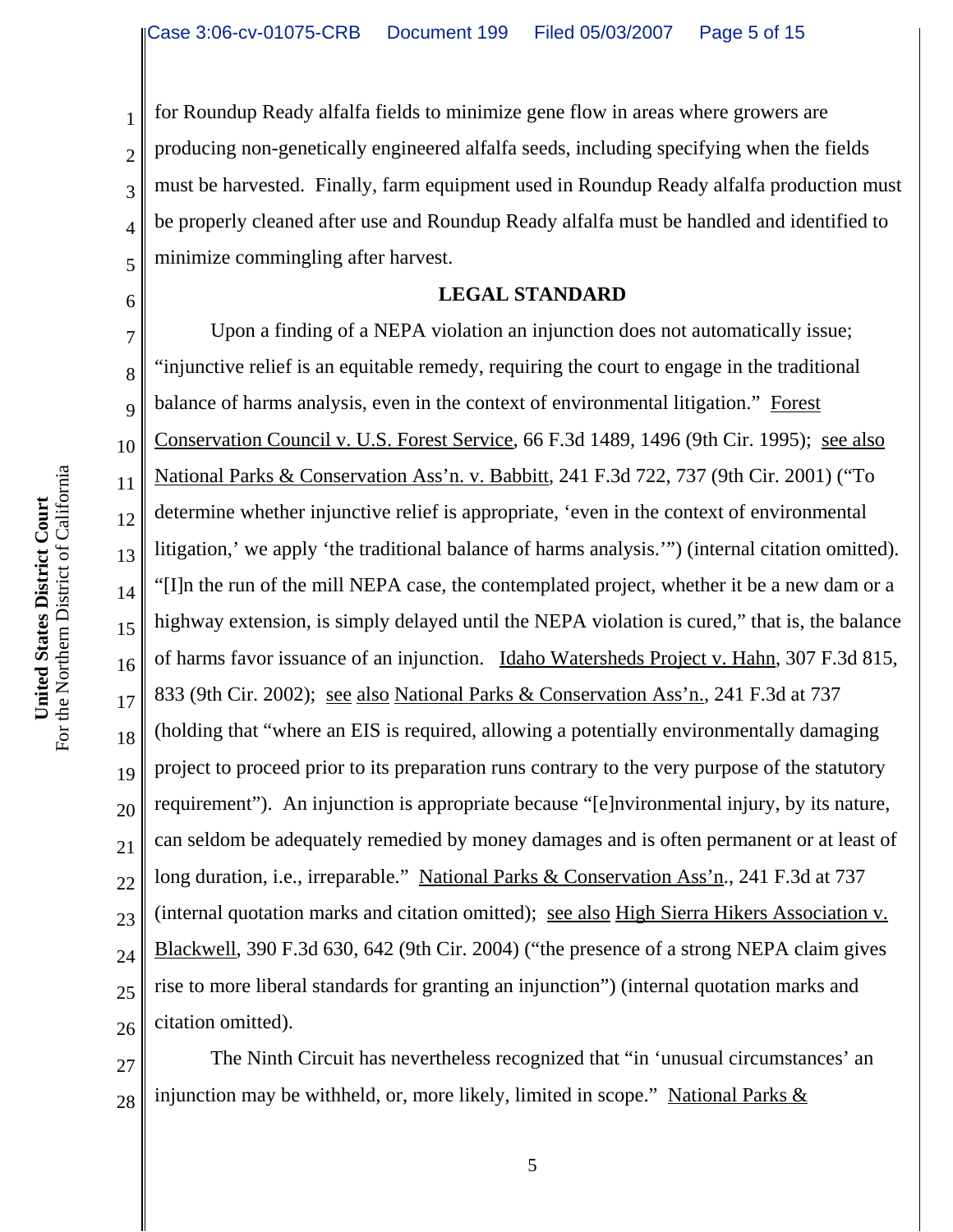Conservation Ass'n., 241 F.3d at 737 n.18; see also Forest Conservation Council, 66 F.3d at 1496 (holding that the defendants "should be allowed to present evidence to the court that 'unusual circumstances' weigh against the injunction sought").

#### **DISCUSSION**

### **A. An Injunction Against the Continued Growth of the Roundup Ready Alfalfa Market**

The Court's preliminary injunction order maintained the status quo by prohibiting any planting of Roundup Ready alfalfa after March 30, 2007. Defendants ask the Court to permit the continued dramatic expansion of the Roundup Ready alfalfa market pending APHIS's preparation of the legally-required EIS, provided certain conditions are met. In support of their proposal, defendants offer evidence from several experts, as well as employees of the intervenors, opining that if the isolation distances and other conditions are satisfied, the risk of gene flow is so small as to be outweighed by the harm to Monsanto, Forage Genetics, seed distributors, and farmers who want to plant Roundup Ready alfalfa. As they explained at oral argument, they contend that in light of these proposed conditions, plaintiffs have not demonstrated irreparable harm and therefore a blanket prohibition on future plantings is not warranted.

After carefully reviewing defendants' voluminous evidence, including the evidence submitted in support of the intervenors' surreply, as well as plaintiffs' evidence, the Court declines to permit the expansion of the Roundup Ready alfalfa market while APHIS conducts the analysis it should have prepared before it allowed for the non-permitted introduction of the crop in the first instance.

In holding that APHIS violated NEPA, the Court concluded that APHIS had failed to adequately analyze the risk of gene flow and to what extent, if any, certain measures could be implemented to effectively prevent such contamination. Although APHIS has represented that it will take it approximately two years to prepare an EIS, it contends that during the month following this Court's summary judgment order it has conducted analysis sufficiently adequate to conclude that if its proposed conditions are imposed by the Court, gene flow will not occur, at least not in any significant respect, and therefore the Court should permit the

1

2

3

4

5

6

7

8

9

10

11

12

13

14

15

16

17

18

19

20

21

22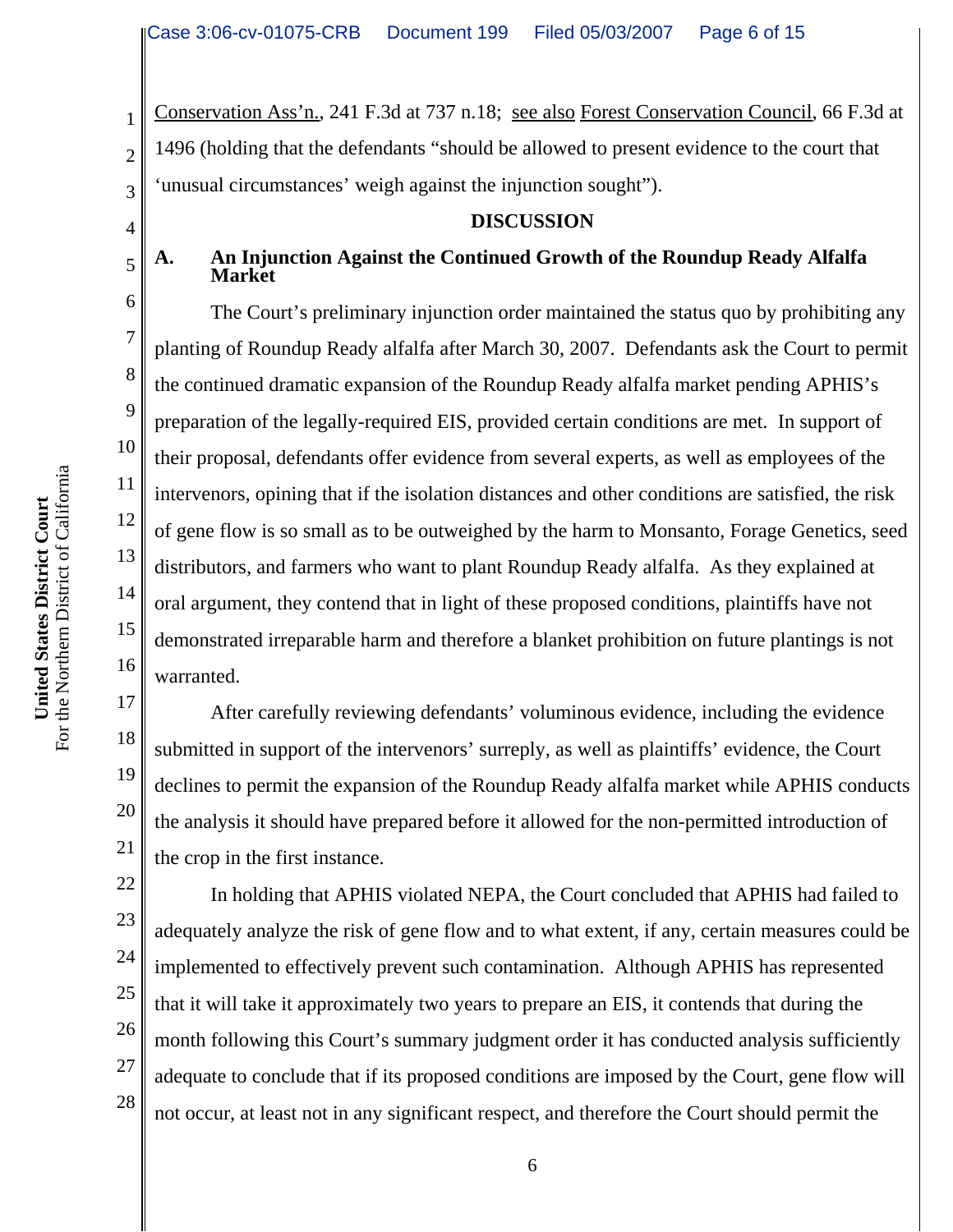2 expansion of the Roundup Ready alfalfa market pending APHIS's preparation of an EIS. The Court is not persuaded.

The intervenors have requested an evidentiary hearing, apparently so the Court can assess the viability of its witnesses' opinions regarding the risk of contamination if APHIS's proposed conditions are imposed, as well as to resolve disputes with plaintiffs' witnesses. Plaintiffs and intervenors have also moved to strike much of the opposing parties' evidence on various grounds, including that a particular witness is not qualified to give the opinion stated.

9 10 11 12 13 14 15 16 17 18 19 20 To make the findings requested by defendants would require this Court to engage in precisely the same inquiry it concluded APHIS failed to do and must do in an EIS; defendants are in effect asking this Court to accept its truncated EIS without the benefit of the development of all the relevant data and, importantly, without the opportunity for and consideration of public comment. See The Lands Council v. Powell, 395 F.3d 1019, 1027 (9th Cir. 2005) ("The purpose of NEPA is to require disclosure of relevant environmental considerations that were given a 'hard look' by the agency, and thereby to permit informed public comment on proposed action and any choices or alternatives that might be pursued with less environmental harm."). "[D]etermining what measures are needed through extensive fact intensive inquiry is precisely the purpose of the long term environmental review ordered by [the Court]." Idaho Watersheds Project, 307 F.3d at 83. As the Ninth Circuit has observed,

it would be odd to require the district court to conduct an extensive inquiry, which would by nature involve scientific determinations, in order to support interim measures that are designed to temporarily protect the environment while the [government] conducts studies in order to make the very same scientific determinations.

24 25 Id. Yet, defendants ask the Court to now conduct--based on a limited record--the very same scientific inquiry it ordered APHIS to do as part of the EIS process.

26 27 28 APHIS contends, in essence, that it can grant Monsanto's deregulation petition without preparation of an EIS as long as it imposes certain conditions on the introduction of the genetically-engineered crop. For example, APHIS's Director of Environmental Risk

1

3

4

5

6

7

8

21

22

23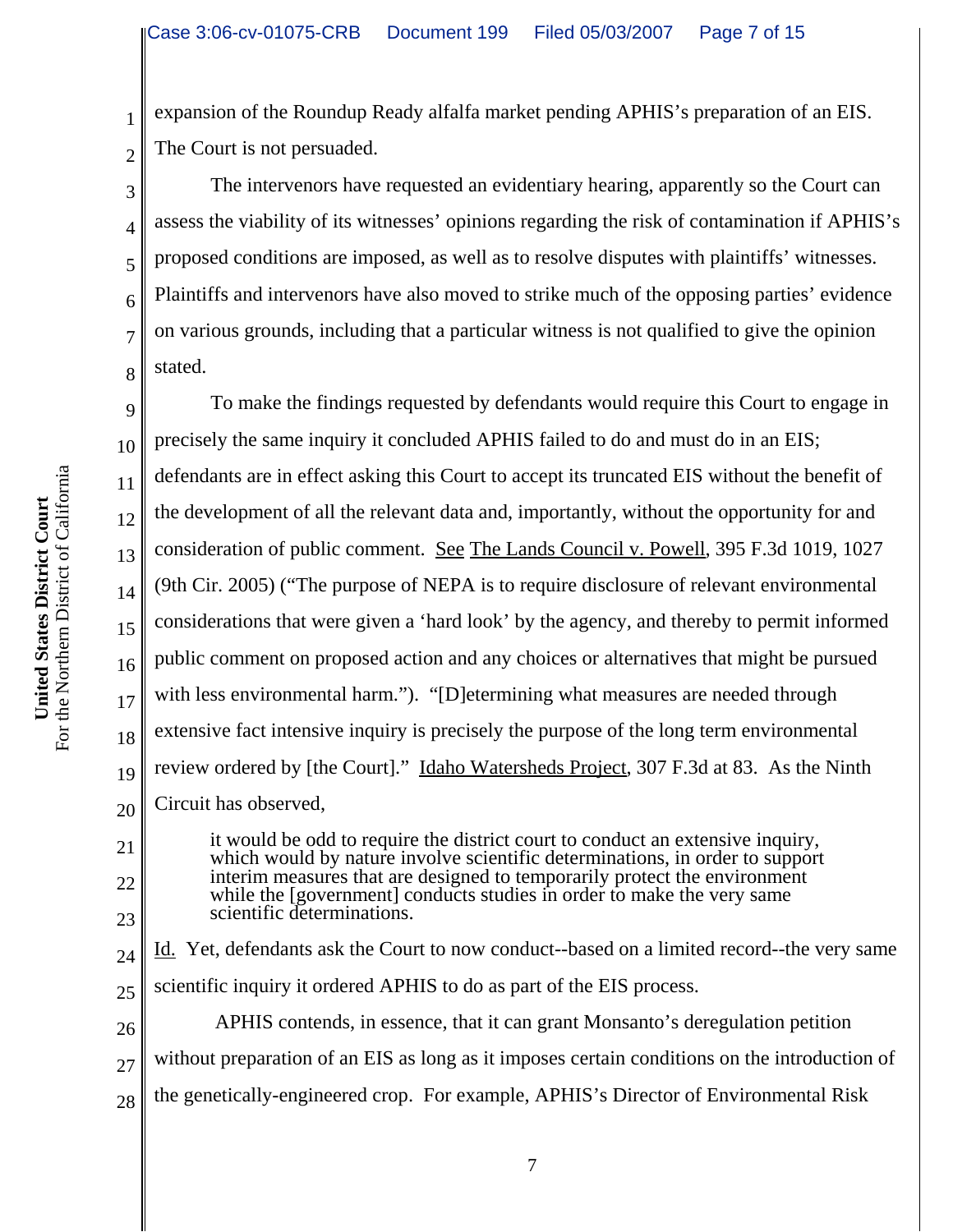Analysis Division represents that APHIS "is fully committed to preparing a comprehensive environmental impact statement (EIS) prior to deciding in the future whether [Roundup Ready Alfalfa] should be *unconditionally* deregulated." Second Declaration of Neil Hoffman (March 7, 2007) ¶ 2 (emphasis added). Hoffman's carefully chosen words reveal that APHIS is *not* committed to preparing an EIS before it conditionally deregulates Roundup Ready alfalfa, which is what it is attempting to do with its proposed permanent relief.

The Court rejects APHIS's cramped reading of this Court's Order and NEPA. APHIS's decision on Monsanto's deregulation petition is the major federal action requiring the preparation of an EIS; APHIS does not need to prepare an EIS only if it ultimately decides to *unconditionally* deregulate the genetically engineered crop. As the Court found in its NEPA Order, it is the significant threat of gene flow and the development of Roundupresistant weeds that requires further study and analysis in an EIS so that APHIS can decide if deregulation is appropriate and, if so, under what, if any, conditions. NEPA Order at 10. The Court never suggested that APHIS could skip the EIS process and decide without any public comment that deregulation with certain conditions is appropriate.

16 17 18 19 20 21 22 23 24 25 26 27 28 In any event, defendants' analysis is still inadequate. They have not submitted any evidence that suggests whether, and to what extent, the proposed interim conditions will be followed, even though such conditions are similar to those already imposed by Forage Genetics in its contracts with Roundup Ready seed growers and contamination has occurred despite those conditions. Defendants simply respond that the government has the authority to enforce the conditions, but having the authority and effectively using the authority are two different matters: the government has the authority to enforce the immigration laws, but unlawful entry into the United States still occurs. Moreover, APHIS asserts that it does not have the resources to inspect the 220,000 acres currently planted with Roundup Ready alfalfa hay. Second Declaration of Neil Hoffman (March 7, 2007) at ¶ 3. It does not explain how it expects to have the resources to adequately monitor the more than one million acres of Roundup Ready alfalfa hay intervenors estimate will be planted, and the concomitant increase in seed acreage, if, as they urge, the Court does not prohibit future plantings.

1

2

3

4

5

6

7

8

9

10

11

12

13

14

15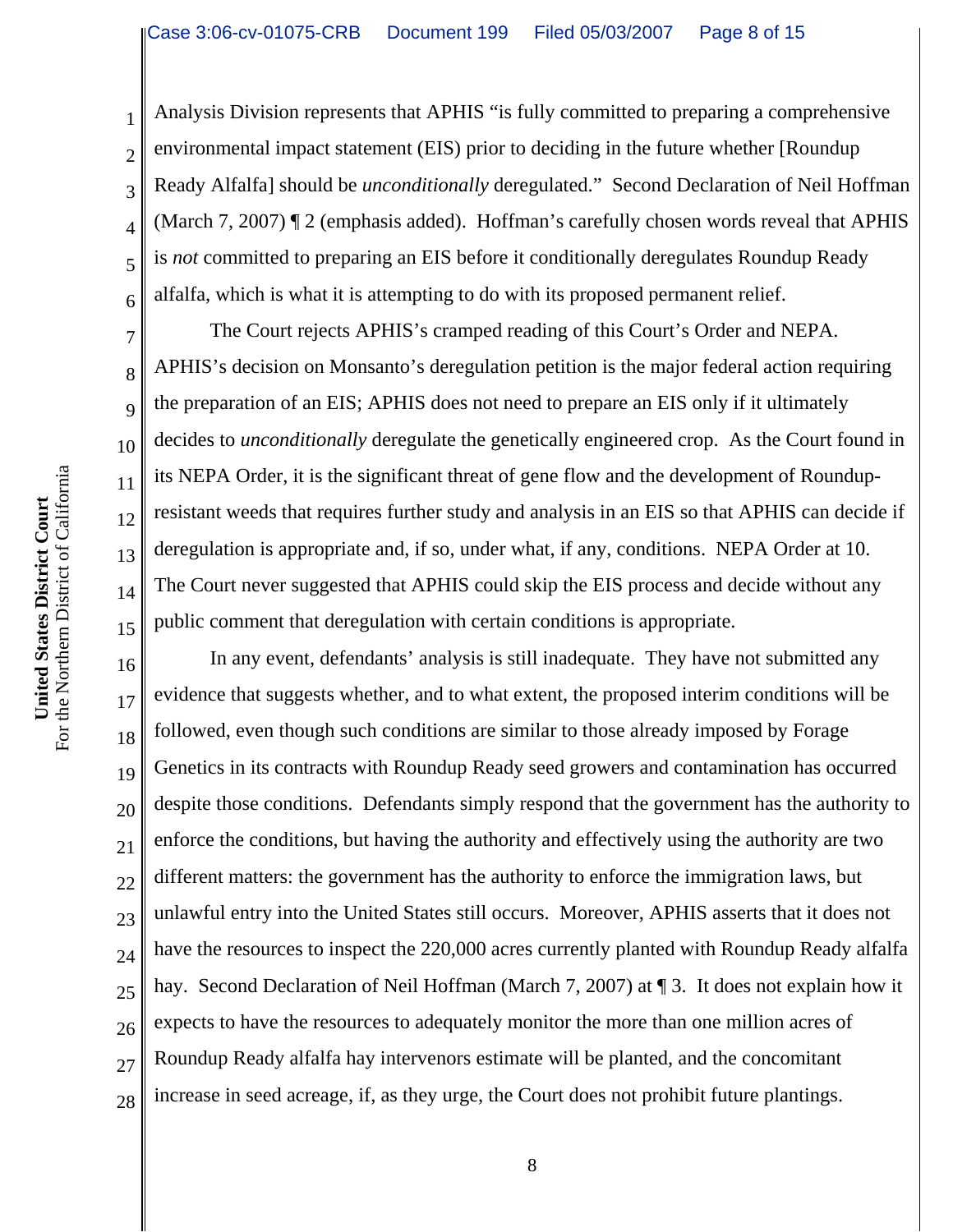1 2 3 4 5 6 7 8 9 10 11 12 13 Another example of the continued inadequacy of defendants' analysis is their contention that requiring growers to harvest their crops before seed sets or before ten percent bloom will virtually eliminate any chance of contamination. In its NEPA Order the Court noted that the government had "failed to consider . . . that because of weather–which is beyond a farmer's control–a farmer cannot always harvest his field at the most optimal time." NEPA Order at 10. APHIS has still not made any inquiry (that it has shared with the Court) into "how often farmers are actually able to harvest their forage crop before seeds mature and no inquiry into the likelihood of gene transmission when they cannot." Id. Indeed, at oral argument on the preliminary injunction, the Court asked Mark McCaslin, the President of Forage Genetics, whether the Court should enter an order requiring harvest at a certain point to reduce the likelihood of gene flow. Mr. McCaslin candidly responded: "In the midwest where there is no seed production, that would be a disaster because there is–the challenge in the midwest is usually harvesting around the weather." March 8, 2007 Transcript at 27.

14 15 16 17 18 19 20 21 22 23 With this context in mind, the Court finds that plaintiffs have sufficiently established irreparable injury and that the balance of the equities weighs in favor of maintenance of the status quo and against allowing the continued expansion of the Roundup Ready alfalfa market pending the government's completion of the EIS. As the Court explained in its NEPA Order, contamination of organic and conventional alfalfa crops with the genetically engineered gene has occurred and defendants acknowledge as much. Such contamination is irreparable environmental harm. The contamination cannot be undone; it will destroy the crops of those farmers who do not sell genetically engineered alfalfa. Moreover, it is not a one season loss; alfalfa is a perennial crop and once removed cannot be replanted for two to four years. Mark McCaslin March 23, 2007 Direct Testimony at 6.

24 25 26 27 28 The harm to these farmers and consumers who do not want to purchase genetically engineered alfalfa or animals fed with such alfalfa outweighs the economic harm to Monsanto, Forage Genetics and those farmers who desire to switch to Roundup Ready alfalfa. Roundup Ready alfalfa is only 15 percent of Forage Genetics' total revenue and much, much less of Monsanto's. Moreover, intervenors do not contend that the harvested but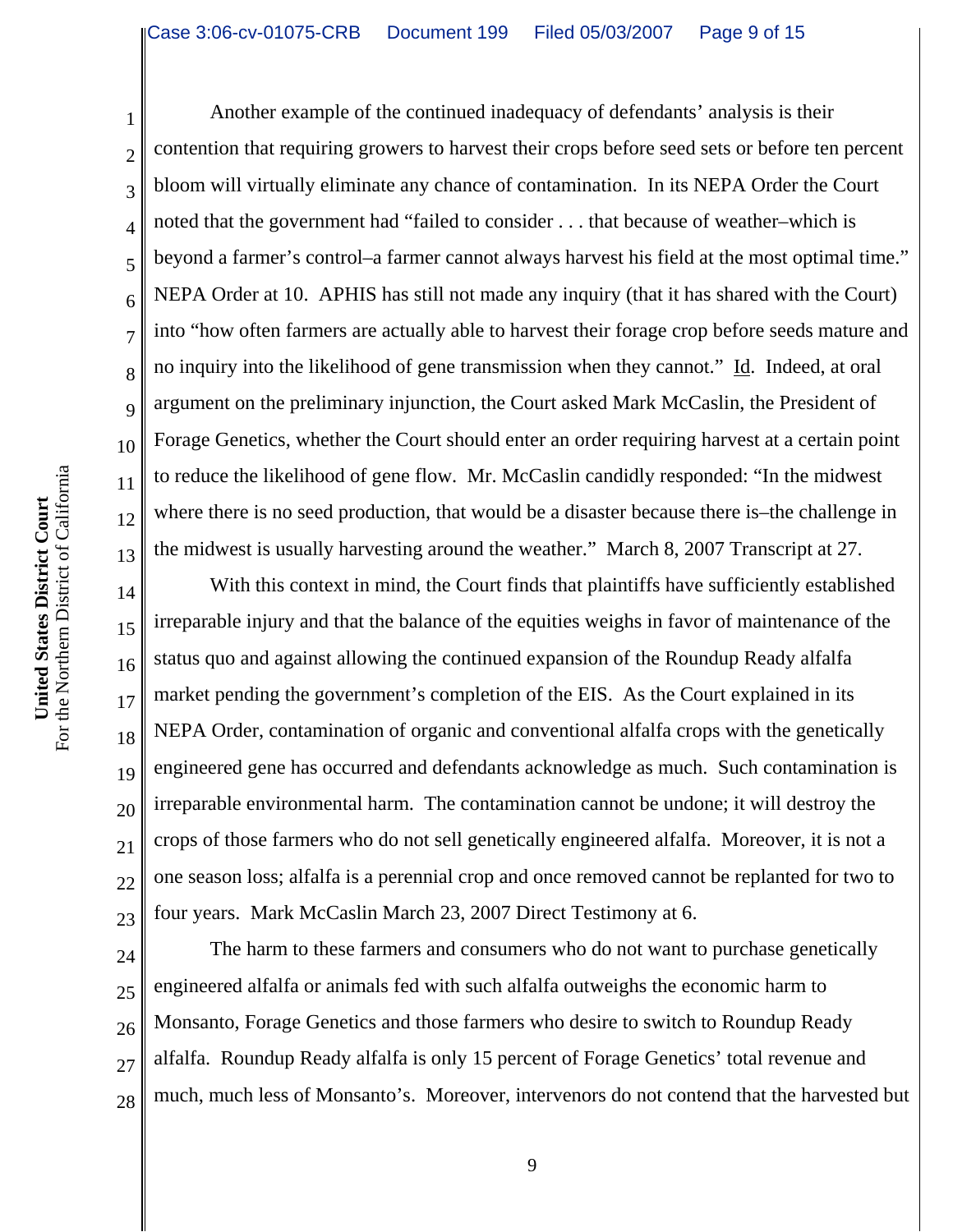unsold seed cannot be stored until–and if–APHIS decides to deregulate Roundup Ready alfalfa after conducting an objective and thorough environmental analysis. The loss of anticipated revenue to Monsanto and Forage Genetics in the meantime "does not outweigh the potential irreparable damage to the environment." National Park & Conservation Ass'n., 241 F.3d at 738. Moreover, neither Monsanto nor Forage Genetics "have cause to claim surprise as a result of any injunction." Id. They were aware of plaintiffs' objections to the deregulation decision at the time it was made and were aware of plaintiffs' lawsuit; they nonetheless chose to market Roundup Ready alfalfa.

The desire of some farmers to plant *more* Roundup Ready alfalfa or to *switch to* Roundup Ready alfalfa, that is, to do something different from what they have done in the past, similarly does not outweigh the potential for irreparable harm. And if these farmers were not aware of the plaintiffs' challenge to Roundup Ready alfalfa, that is a matter to raise with Monsanto and Forage Genetics. See National Park & Conservation Ass'n., 241 F.3d at 738 (noting that cruise ship passengers who were not warned by carrier of lawsuit challenging cruises "were not well served by that company").

16 17 18 19 20 21 22 23 24 25 26 27 28 Allowing an expansion of the Roundup Ready alfalfa market pending the preparation of the EIS would be unprecedented. None of the cases cited by defendants allowed for an *increase* in the activity that posed the risk to environment. In Idaho Watersheds Project, for example, the district court found that the Bureau of Land Management had violated NEPA by issuing permits for cattle grazing without preparing the required environmental documentation. The district court considered and rejected a complete halt to all grazing, concluding that such a remedy would be too drastic. Id. at 833. Instead, the court allowed the previously-permitted grazing to continue pending the BLM's completion of its environmental review, subject to certain conditions designed to mitigate the harm from the continued grazing. Id. The court did not, however, allow the BLM to issue additional permits, which is essentially what defendants ask for here. The "middle ground" taken by the court in Idaho Watersheds is the approach taken here: as will be discussed below, the Court is not requiring those farmers who have already planted Roundup Ready alfalfa to

1

2

3

4

5

6

7

8

9

10

11

12

13

14

15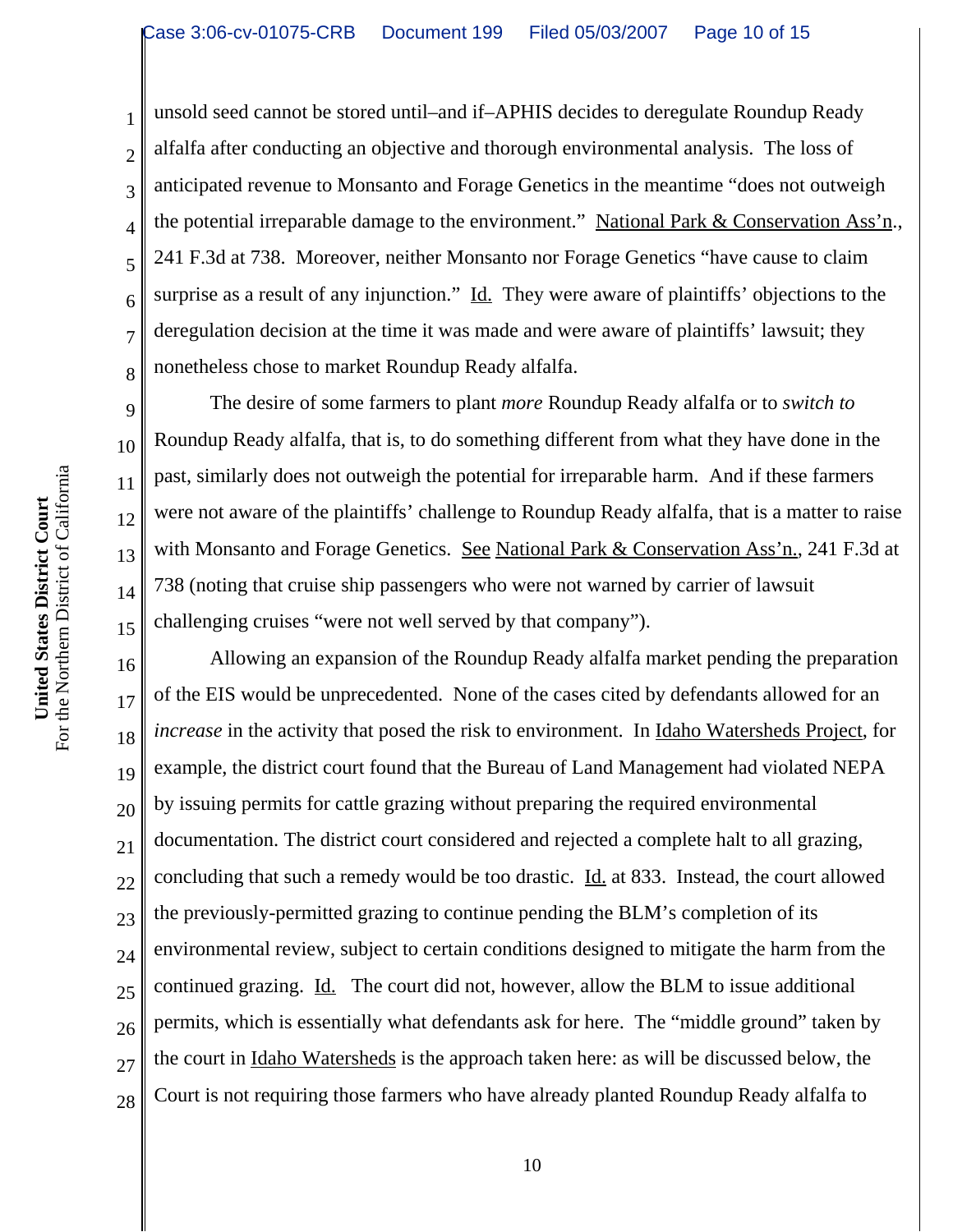2 destroy their crops; instead, the Court is prohibiting the introduction of any new Roundup Ready crops.

3 4 5 6 7 8 9 10 11 12 13 14 15 16 17 18 19 20 21 22 23 24 25 26 27 In High Sierra Hikers Association, another case cited by defendants, the court held that the government violated NEPA by issuing multi-year special-use permits to commercial outfitters and guides in the John Muir and Ansel Adams wilderness areas without first preparing and EIS. 390 F.3d at 640-41. The court did not require the permitted packers to cease operations; instead, the court crafted a remedy that allowed for the continued operations of the packers, provided the current levels of use were reduced by 20 percent. Id. at 642-43. Again, the court did not allow for the packers' operations to increase–or for new permits to be issued; to the contrary, the court reduced the level of commercial pack operations. Here, in contrast, defendants seek to *dramatically increase the amount of acres planted with Roundup Ready alfalfa* even though the Court has ruled that the government should have prepared an EIS before allowing the plantings in the first place. See also Sierra Club v. Penfold, 857 F.2d 1307, 1316-17 (9th Cir. 1988) (allowing mining operations begun prior to court's finding of NEPA violation to be completed, but prohibiting any additional mining operations); Northern Cheyenne Tribe v. Hodel, 851 F.2d 1152, 1154-55, 1157-58 (9th Cir. 1988) (after finding that government awarded mining leases three years earlier in violation of NEPA, the district court suspended the mining operations in all but two of the mines; the Ninth Circuit held that the district court had discretion to balance the equities to allow the mining operations to continue, although it had done so on an inadequate record, but the court did not allow for an increase in mining); Westlands Water Dist. v. U.S. Dept. of Interior, 275 F.Supp.2d 1157 (E.D. Cal. 2002) (enjoining part of project, but allowing part of project to continue in light of a congressional mandate; court did not allow for an increase in the project pending completion of the environmental review); Wilderness Watch v. U.S. Forest Service, 143 F.Supp.2d 1186 (D. Mont. 2000) (court refused to order the destruction of wilderness lodge built without the required environmental assessments; court did not allow for the future construction of lodges while the environmental review was pending).

28

1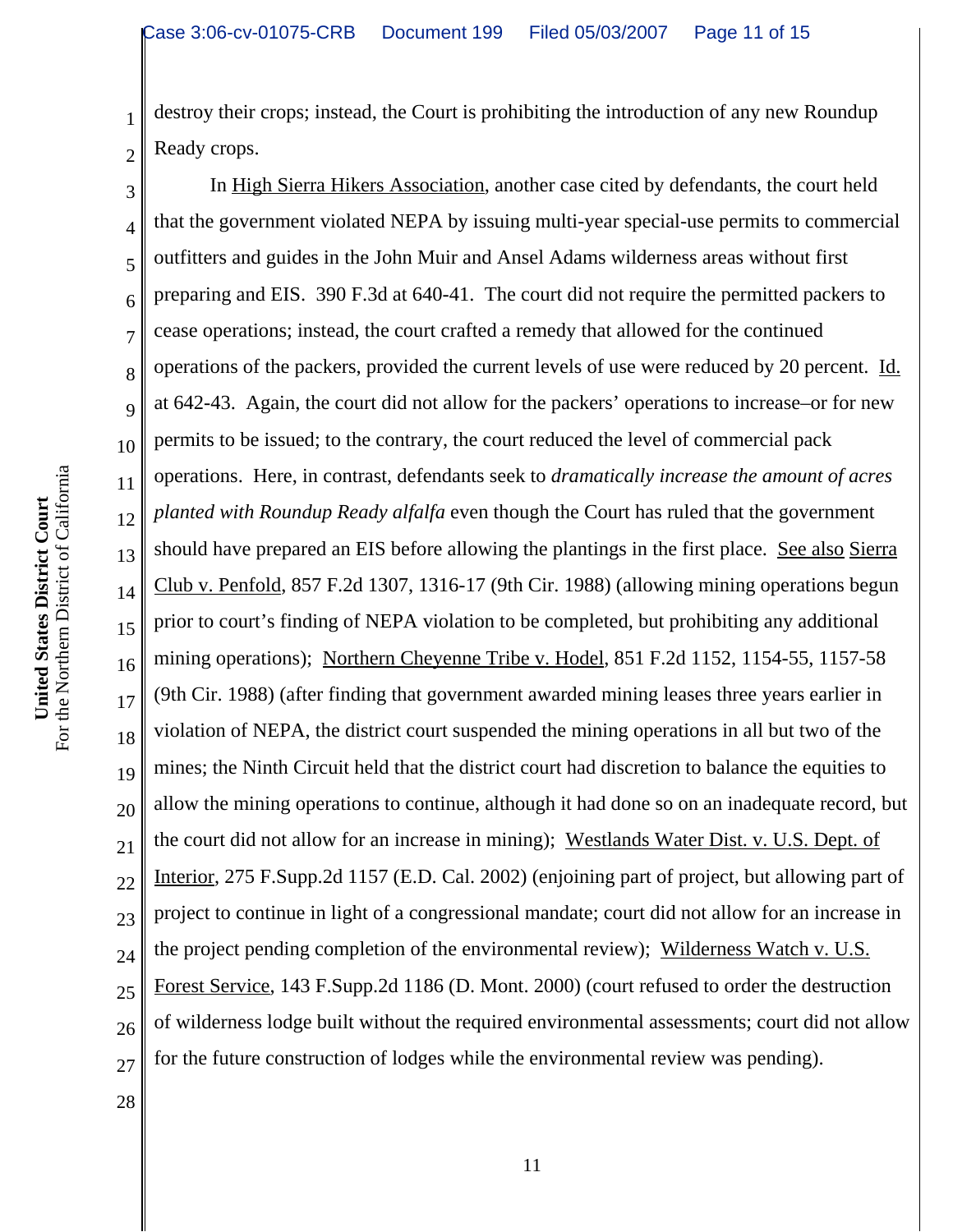Finally, the Court rejects defendants' assertion that allowing an expansion in the Roundup Ready alfalfa market is in the public interest because it promotes the use of less toxic herbicides. The record reflects that organic and most conventional forage alfalfa is grown without the use of any herbicides. In any event, a finding that increasing the use of Roundup is in the public interest is premature in light of APHIS's failure to analyze the potential for the development of Roundup-resistant weeds. Moreover, it is not in the public interest to take action that has the potential of eliminating the availability of a non-genetically engineered crop without adequate investigation into the long term impact of such action; rather, the Court finds that it is in the public interest to delay the further introduction of Roundup Ready alfalfa into the environment while APHIS studies the environmental consequences of such action.

12 13 14 15 16 17 18 19 20 21 22 23 In sum, after balancing all of the equities, the Court in its discretion finds that an injunction maintaining the status quo by prohibiting the planting of Roundup Ready alfalfa after March 30, 2007 is appropriate. The Court cautions that it does not intend its injunction to apply to plantings of Roundup Ready alfalfa as a regulated article under permit from APHIS. While some lawsuits have challenged APHIS's permitting process for regulated articles, see, e.g., Int'l Center for Technology Assessment v. Johanns, 473 F.Supp.2d 9 (D.D.C. 2007), this lawsuit challenges APHIS's action on Monsanto's deregulation petition. And plaintiffs have not established that APHIS will avoid the import of this Court's injunction by abusing the permit process. APHIS has represented under oath that its current permitting process is designed to regulate small scale field tests and that it does not have the resources to provide permits for and adequately monitor large acreage of Roundup Ready alfalfa. Second Declaration of Neil Hoffman (March 7, 2007) ¶ 3.

24

1

2

3

4

5

6

7

8

9

10

11

## **B. Already Planted Roundup Ready Alfalfa**

25 26 27 28 As the Court noted in its preliminary injunction order, some growers have already planted Roundup Ready alfalfa in reliance on the federal defendants' June 2005 deregulation decision. Plaintiffs do not seek to enjoin such forage alfalfa from being grown, harvested and sold, and the Court agrees that such a remedy would be too drastic, especially in light of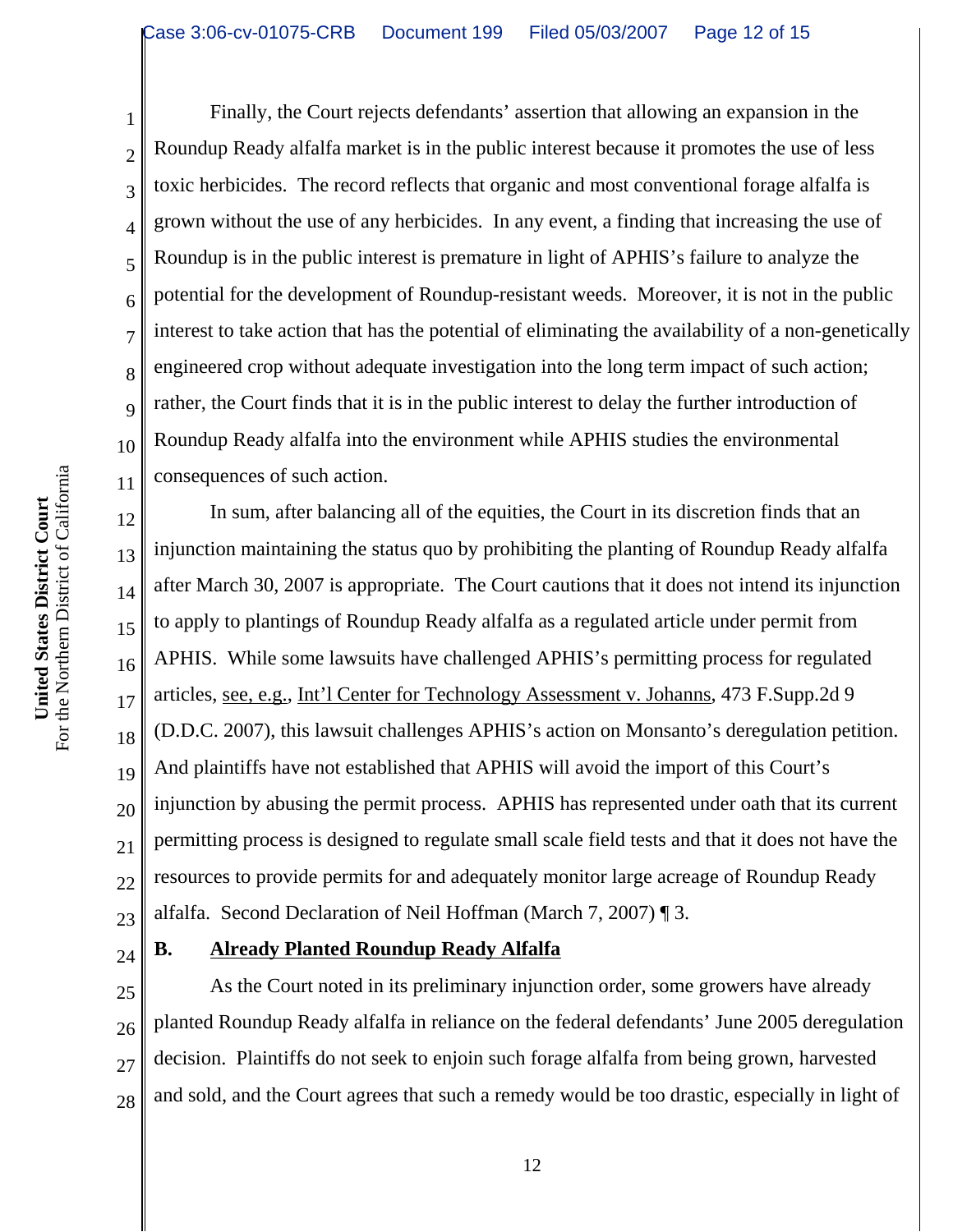the Court's order capping the number of acres of Roundup Ready alfalfa. See Seattle Audubon Soc'y v. Evans, 771 F.Supp. 1081, 1087-95 (W.D. Wash. 1991) (taking logging industry interests into account in conducting equitable balancing for environmental law violation, resulting in injunction of future timber sales, but not existing sales), aff'd, 952 F.2d 297, 298 (9th Cir. 1991).

6 10 12 13 16 18 19 Plaintiffs do seek to enjoin the harvesting and sale of already planted Roundup Ready alfalfa seed. They contend that the risk of contamination from the mixing of the geneticallyengineered seed with non-engineered seed outweighs any harm to those farmers with contracts with Forage Genetics to produce such seeds. The Court declines to impose such an order and interfere with the contracts entered into by these farmers. The record reflects that Forage Genetics has contracts with 76 farmers to grow Roundup Ready alfalfa seed. The financial burden to these farmers of an injunction preventing them from fulfilling their contracts outweighs the harm to the human environment in these limited circumstances. See Amoco Production Co. v. Gambell, 480 U.S. 531, 541, 544-45 (1987) (noting, in summarizing Ninth Circuit law, that "unusual circumstances" weighing against injunctive relief include "those in which an injunction would interfere with a long-term contractual relationship"); Sierra Club, 857 F.2d at 1316-17 (allowing mining operations begun prior to court's finding of NEPA violation to be completed, but prohibiting any additional mining operations).

20 21 22 23 24 25 The Court will impose certain conditions in an attempt to minimize the risk of gene flow from the already-planted genetically engineered alfalfa to organic and conventional alfalfa. As the alfalfa has already been planted, the Court will not impose isolation distances; however, the Court will adopt the relevant conditions proposed by APHIS. In particular, within 45 days of the date of this Order, APHIS shall issue an administrative order imposing the following requirements:

26

27

28

I. Pollinators shall not be added to Roundup Ready alfalfa fields grown only for hay production.

1

2

3

4

5

7

8

9

11

14

15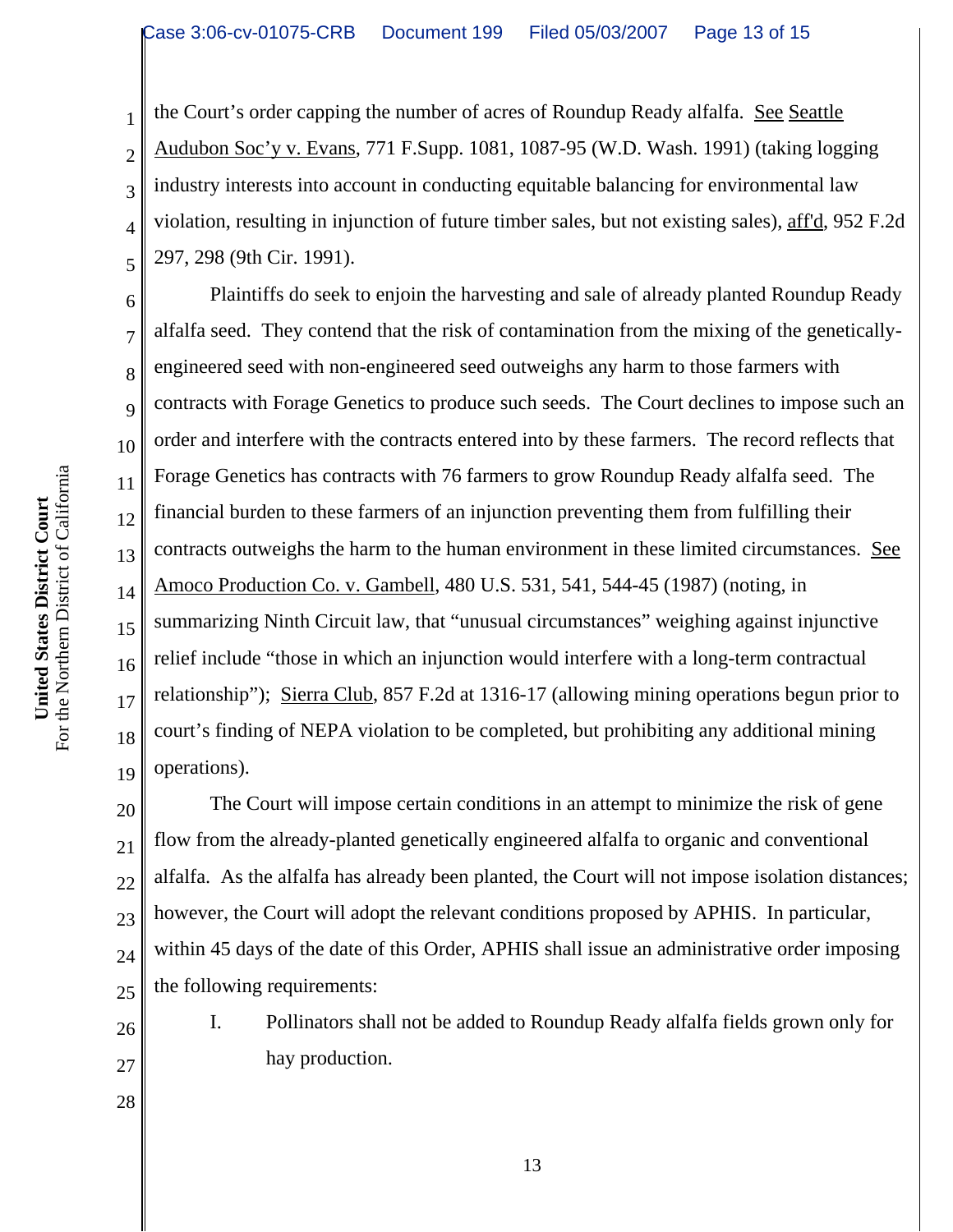- II. Farm equipment used in Roundup Ready alfalfa production shall be properly cleaned after use.
	- A. Cleaning procedures for harvesters, tractors and tillage equipment shall be submitted to and approved by APHIS prior to implementation.
	- B. Cleaning procedures shall be designed to minimize the risk of Roundup Ready alfalfa seed and hay movement from authorized production site.
	- C. All equipment shall be cleaned in accordance with the approved procedures before it leaves the farm on which in came in contact with Roundup Ready alfalfa.

III. Roundup Ready alfalfa shall be handled and clearly identified to minimize commingling after harvest. Immediately after harvest, growers or seed producers shall store Roundup Ready alfalfa in specifically designated and clearly labeled containers.

As all Roundup Ready seed growers are under contract with Forage Genetics, and as all Roundup Ready alfalfa farmers have a license with Monsanto, Monsanto, Forage Genetics and APHIS shall work together to ensure that all Roundup Ready alfalfa farmers are aware of the above requirements.

18 19 20 21 22 23 24 25 26 27 28 It is also important that the organic and conventional alfalfa farmers learn where Roundup Ready alfalfa is grown so that they can test their own crops to determine if there has been contamination. Forage Genetics maintains GPS or plat mats identifying the location of all alfalfa seed production acreage. Mark McCaslin March 23 Direct Testimony at 9. Forage Genetics also requires growers who purchase Roundup Ready alfalfa in 17 Western states to provide field size and GPS locations at the time of purchase "to enable monitoring and enforcement of the Monsanto trait stewardship measures." Id. at 16. Within 30 days of the judgment, Forage Genetics shall provide the above identifying information to APHIS and APHIS shall make such information publicly available as soon as practicable, including, but not limited to, making such information available on the appropriate government website. Forage Genetics shall also use its best efforts to obtain field size and GPS locations of

1

2

3

4

5

6

7

8

9

10

11

12

13

14

15

16